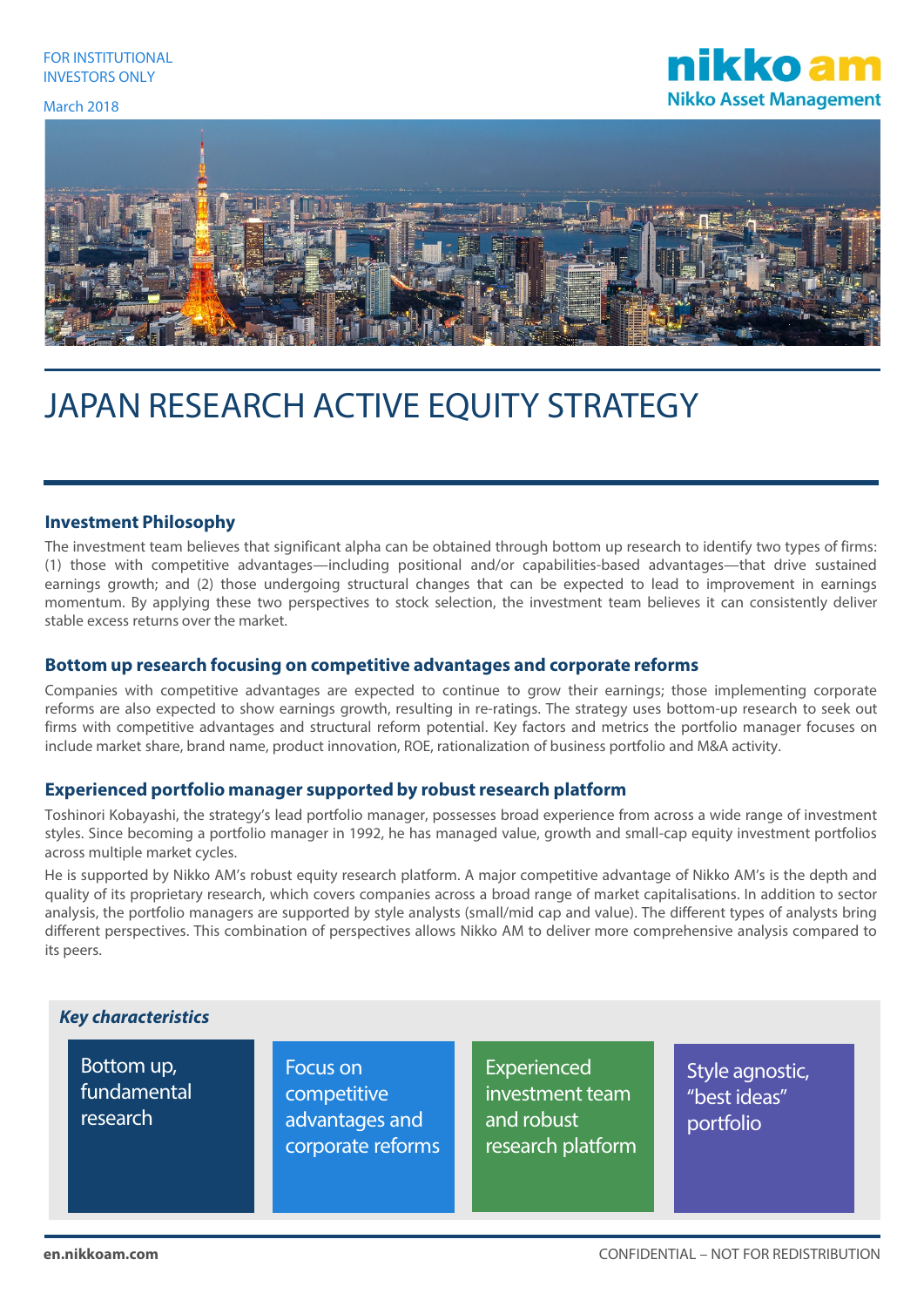

## **Portfolio Construction**

The portfolio is constructed through a combination of highly rated stocks from the research universe and the portfolio manager's own ideas; historically about 80% of the names have analyst "buy" recommendations. The stock selection process identifies a diverse group of companies with high potential for growth and capital appreciation, emphasizing the following two attributes in the context of mid- to long-term industry trends:



The portfolio comprises two distinct groups of companies which differ in terms of capital efficiency (ROE) and valuation (P/B). Weights are determined according to levels of expected return and the portfolio manager's conviction.

#### **Style agnostic nature of the strategy**

The strategy's portfolio is style agnostic. Its style exposure is controlled, allowing for stock selection across the growth/value spectrum. The strategy is thereby able to generate consistent alpha in different market environments, resulting in an "allweather" portfolio.

#### **Investment Process**

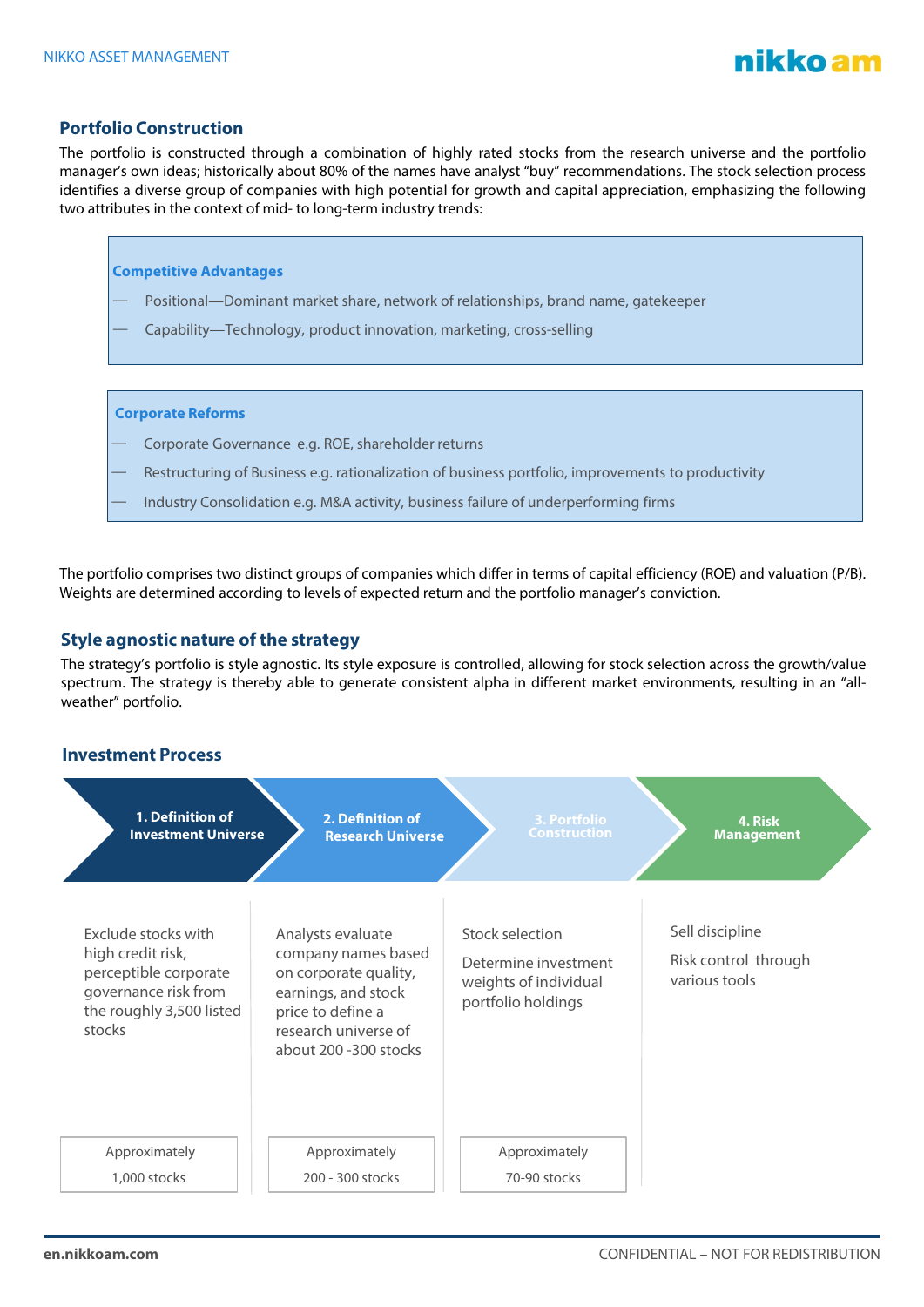

## Contact Us

#### **Japan—Nikko Asset Management Co., Ltd.**

Tel: +81(0)3-6447-6000 Email: InternationalSalesPlanningDept@nikkoam.com Website: https://en.nikkoam.com/

#### **Singapore—Nikko Asset Management Asia Limited**

Tel: +65-6500-5700, 1-800-535-8025 Email (Intermediaries): SGContactUs@nikkoam.com (Institutions): SGinstitbusinessdev@nikkoam.com Website: https://www.nikkoam.com.sg/

#### **Australia—Nikko AM Limited**

Tel: +61-2-8072-6300 Email: enquiries.au@nikkoam.com Website: https://www.nikkoam.com.au/

# **New Zealand—Nikko Asset Management New Zealand Limited**

Tel: +64-9-307-6363 Email: NZenquiries@nikkoam.com Website: https://www.nikkoam.co.nz/

#### **EMEA—Nikko Asset Management Europe Ltd**

Tel: +44 (0)20 7796 9866 Email: Emarketing@nikkoam.com Website: https://emea.nikkoam.com/

#### **Americas—Nikko Asset Management Americas, Inc.**

Tel: +1-212-610-6100 Email: USsalesinquiries@nikkoam.com Website: https://americas.nikkoam.com/

**Hong Kong—Nikko Asset Management Hong Kong Limited**  $Tel: +852-3940-3900$ Email: HKinstitbiz@nikkoam.com

# Important Information

This document is prepared by Nikko Asset Management Co., Ltd. and/or its affiliates (**Nikko AM**) and is for distribution only under such<br>circumstances as may be permitted by applicable laws. This document does not constitu circumstances of any recipient.

This document is for information purposes only and is not intended to be an offer, or a solicitation of an offer, to buy or sell any investments or participate in any trading strategy. Moreover, the information in this material will not affect Nikko AM's investment strategy in any way.<br>The information and opinions in this document have been derived from or reached responsibility or liability for the accuracy or completeness of this document. No reliance should be placed on any assumptions, forecasts, projections, estimates or prospects contained within this document. This document should not be regarded by recipients as a substitute for<br>the exercise of their own judgment. Opinions stated in this document may change wit

In any investment, past performance is neither an indication nor guarantee of future performance and a loss of capital may occur. Estimates of future performance are based on assumptions that may not be realised. Investors should be able to withstand the loss of any principal<br>investment. The mention of individual stocks, sectors, regions or countries within th or sell.

Nikko AM accepts no liability whatsoever for any loss or damage of any kind arising out of the use of all or any part of this document,<br>provided that nothing herein excludes or restricts any liability of Nikko AM under app

All information contained in this document is solely for the attention and use of the intended recipients. Any use beyond that intended by Nikko AM is strictly prohibited.

**Japan**: The information contained in this document pertaining specifically to the investment products is not directed at persons in Japan nor is it intended for distribution to persons in Japan. Registration Number: Director of the Kanto Local Finance Bureau (Financial Instruments firms) No. 368 Member Associations: The Investment Trusts Association, Japan/Japan Investment Advisers Association/Japan<br>Securities Dealers Association.

**United Kingdom and rest of Europe**: This document constitutes a financial promotion for the purposes of the Financial Services and Markets Act 2000 (as amended) (FSMA) and the rules of the Financial Conduct Authority (the FCA) in the United Kingdom (the FCA Rules).

This document is communicated by Nikko Asset Management Europe Ltd, which is authorised and regulated in the United Kingdom by the FCA (122084). It is directed only at (a) investment professionals falling within article 19 of the Financial Services and Markets Act 2000 (Financial Promotions) Order 2005, (as amended) (the Order) (b) certain high net worth entities within the meaning of article 49 of the Order<br>and (c) persons to whom this document may otherwise lawfully be communicated (al

**United States**: This document is for information purposes only and is not intended to be an offer, or a solicitation of an offer, to buy or sell<br>any investments. This document should not be regarded as investment advice. otherwise shared without prior consent. Any offering or distribution of a Fund in the United States may only be conducted via a licensed and registered broker-dealer or a duly qualified entity. Nikko Asset Management Americas, Inc. is a United States Registered Investment Adviser.

**Singapore**: This document is for information only with no consideration given to the specific investment objective, financial situation and particular needs of any specific person. You should seek advice from a finañcial adviser before making any investment. In the event that you<br>choose not to do so, you should consider whether the investment selected is suita

**Hong Kong**: This document is for information only with no consideration given to the specific investment objective, financial situation and particular needs of any specific person. You should seek advice from a financial adviser before making any investment. In the event that you<br>choose not to do so, you should consider whether the investment selected is suita reviewed by the Securities and Futures Commission or any regulatory authority in Hong Kong. Nikko Asset Management Hong Kong Limited is a licenced corporation in Hong Kong.